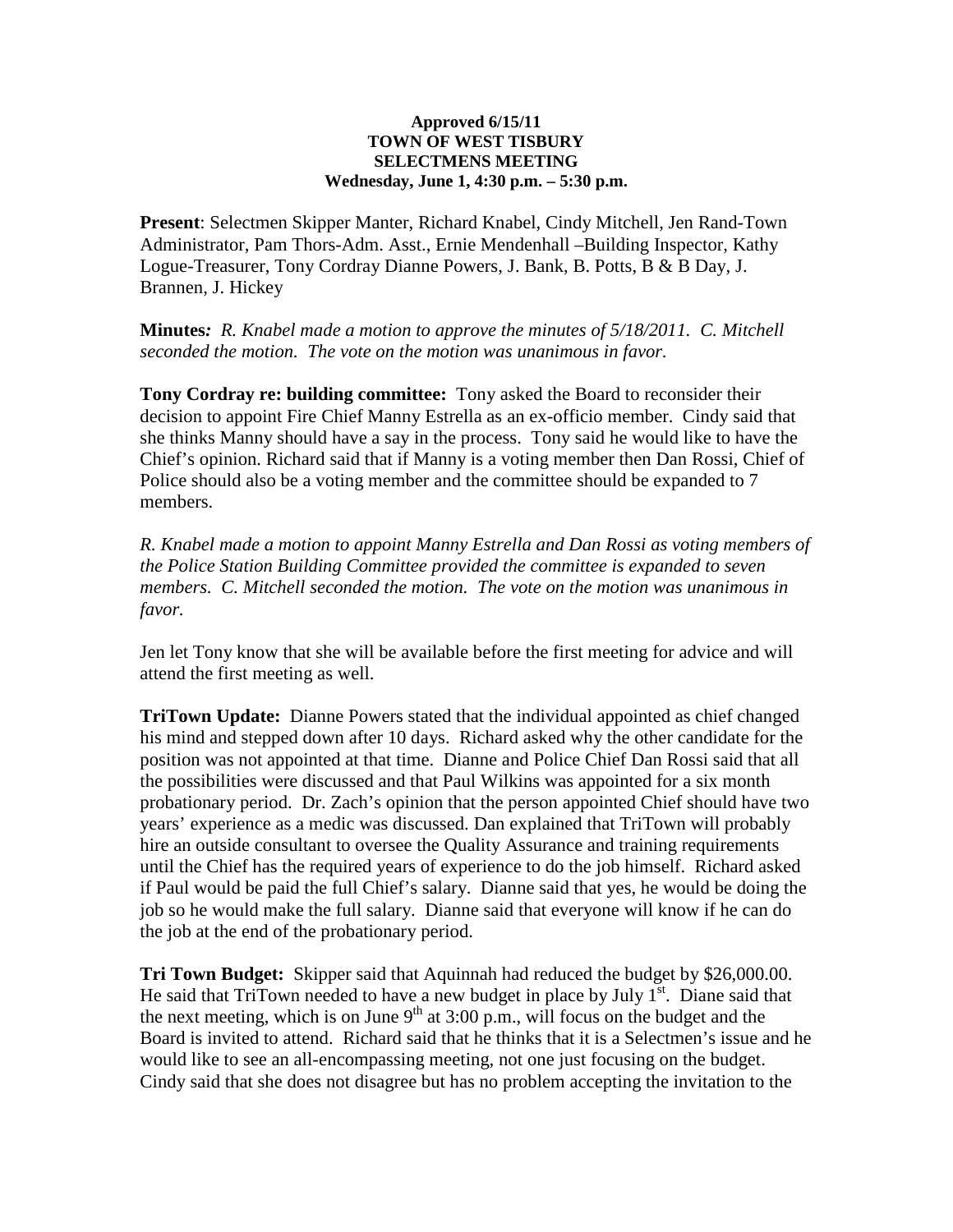meeting. Richard said that he does not want to accept the invitation. Skipper and Cindy will attend.

**Cemetery perpetual care fee:** Jen explained that there is no longer a separate perpetual care fee charged when a cemetery lot is sold. That money was put into a separate account for long term maintenance projects. She said the Board needed to determine what amount from the sale of lots should be deposited into that account. Kathy Logue explained that there are different rates that apply depending on if you buy a full or half lot and if you live in town. The Board asked that Jen  $&$  Kathy return with a proposal after looking at past expenses for the account.

**Health Insurance plan options:** Kathy Logue, Treasurer presented the list of the different healthcare plans that the town will offer to its employees for Fiscal Year 2012: Plans for Active Employees and Retirees under 65: Blue Care Elect Preferred – Legacy Plan Blue Care Elect Preferred – Rate Saver Plan Network Blue NE – Legacy Plan Network Blue NE – Rate Saver Plan Harvard Pilgrim PPO – Legacy Plan Harvard Pilgrim PPO – Rate Saver Plan Harvard Pilgrim EPO – Legacy Plan Harvard Pilgrim EPO – Rate Saver Plan

Plans for Medicare-Eligible Retirees: BCBS Medex III Enhanced BCBS Managed Blue for Seniors HPHC Medicare Enhance Tufts Medicare Prime Supplement Plan

Voluntary Plans available through CCMHG: Delta Voluntary Dental Plan EyeMed Vision Plan

*C. Mitchell made a motion to confirm that the list of options is what will be offered to town employees for Fiscal Year 2012. Richard seconded the motion. The vote on the motion was unanimous in favor.* 

**Section 125 modification:** Kathy cited the changes and updates to the plan.

*C. Mitchell made a motion to approve the changes/updates to the plan. R. Knabel seconded the motion. The vote on the motion was unanimous in favor.* 

**OPEB agreement:** Kathy said that the Town Meeting authorized us to join. She said that she is anxious to get started and that it is time to appoint a West Tisbury Representative to the Trust.